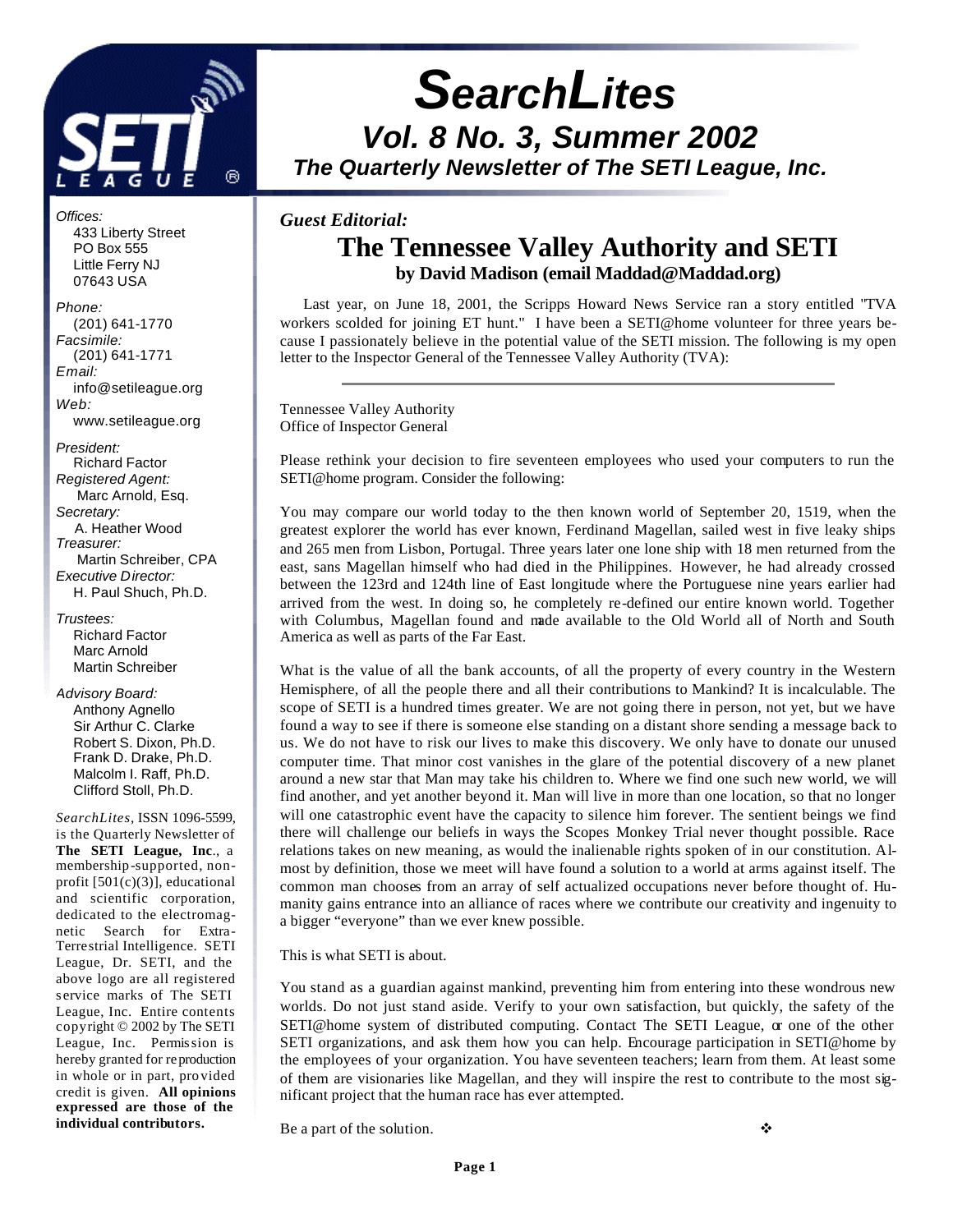# **Event Horizon**

SearchLites' readers are apprised of the following conferences and meetings at which SETI-related information will be presented. League members are invited to check our World Wide Web site (www.setileague.org) under *Event Horizon*, or email to us at info@setileague.org, to obtain further details. Members are also encouraged to send in information about upcoming events of which we may be unaware.

**May 4 - 5, 2002:** *Trenton Computer Festival*, Edison NJ.

**May 17 - 19, 2002:** *Dayton Hamvention*, Dayton OH.

**May 18, 2002, 0700 hours:** *SETI Breakfast*, Marriott Hotel, Dayton OH.

**May 24 – 27, 2002:** *Balticon 36*, Baltimore MD.

**July 7 - 10, 2002:** *SARA Conference*, NRAO Green Bank WV. July 8 - 12, 2002: *Bioastronomy '02*, Hamilton Island (Great Barrier Reef) Australia.

**July 25 - 28, 2002:** *Central States VHF Conference*, Milwaukee WI.

**July 31 - August 3, 2002:** *ALCon 2002*, Salt Lake City UT.

**August 16 - 18, 2002:** *10th International Amateur Radio Moonbounce Conference*, Prague Czech Republic.

**August 29 - September 2, 2002:** *ConJose* World Science Fiction Convention, San Jose CA.

**September 7 - 8, 2002:** UK*W-Tagung* 47th VHF Convention, Weinheim Germany.

**October 10 - 19, 2002:** *World Space Congress*, Houston TX.

**October 24 - 26, 2002:** *Microwave Update*, Enfield CT.

**November 7 - 10, 2002:** *AMSAT Space Symposium*, Ft. Worth TX.

**April 19, 2003:** *Fifth Annual SETI League Ham Radio QSO Party*; 14.204, 21.306, and 28.408 MHz.

**April 25 - 27, 2003:** *SETICon03 Technical Symposium* and *Annual Membership Meeting* , Ewing NJ.

**May 16 - 18, 2003:** *Dayton Hamvention*, Dayton OH.

**May 17, 2003, 0700 hours:** *SETI Breakfast*, Marriott Hotel, Dayton OH.

**May 23 – 26, 2003:** *Balticon 37*, Baltimore MD.

**July 13 - 16, 2003:** *SARA Conference*, NRAO Green Bank WV.

**July 24 - 27, 2003:** *Central States VHF Conference*, Tulsa OK. **August 28 - September 1, 2003:** *Torcon 3* World Science Fic-

tion Convention, Toronto ON Canada.

**September 5 - 7, 2003:** *Third European Radio Astronomy Congress*, Heppenheim Germany.

**September, 2003 (dates TBA):** *UKW-Tagung* 48th VHF Convention, Weinheim Germany.

**September 29 - October 3, 2003:** 54th *International Astronautical Congress*, Bremen, Germany.

**October, 2003 (date TBA):** *Microwave Update*, Seattle WA.

**October 9 - 12, 2003 (tentative):** *AMSAT Space Symposium*, Toronto Canada.

**April 17, 2004:** *Sixth Annual SETI League Ham Radio QSO Party*; 14.204, 21.306, and 28.408 MHz.

**April 23 - 25, 2004:** *SETICon04 Technical Symposium* and *Annual Membership Meeting* (location TBA).

**September 2 - 6, 2004:** *Noreascon Four* World Science Fiction Convention, Boston MA.  $\bullet$ 

*Book Review:*

*Tune In The Universe!* **reviewed by Bob Grove, W8JHD**



*Tune In The Universe!* **by Dr. H. Paul Shuch, N6TX Newington CT, ARRL, 2001 [ISBN 0-87259-854-3, CD-ROM, \$24.95]**

Subtitled "A Radio Amateur's Guide to the Search for Extraterrestrial Intelligence," this delightful CD is packed with easy-to-read and informative history, hints, and how-tos on building and operating a microwave earth receiving station in the quest for signals from aliens in the cosmos. Each page includes a table of contents for immediate point-and-click access.

Author Paul Shuch, N6TX, is perhaps the best-known proponent of this search, with his legions of followers in the growing SETI League, a global band of listening enthusiasts now more than 1300 strong.

Navigating the CD is quite intuitive: hypertext-linked sections concentrate on the evolution of the SETI program with credit to its founders and supporters; a technical section which guides the beginner and the advanced amateur through the phases of system design and implementation; and the author's own "memoir" department which includes songs he has written ("…music is my second love").

But of immediate interest to the reader is, of course, the technical area, and in this the CD excels. Following the enjoyable introductory articles is the real meat of the work, with major chapters entitled: *Are we Alone?*, *Ask Dr. SETI*, *Searching for Life*, and finally, *Your SETI Station*.

*Are we Alone?* is a collection of the author's wellconsidered reflections about the stars, planets, extraterrestrial life, intelligence, and communications, while *Ask Dr. SETI* is an FAQ assemblage about astrophysics, biochemistry, philosophy, sociology, technology, and related articles.

The approach is cookbook, but not intended for boardlevel assembly; rather, lists of sources for component equipment and accessories are provided. Extensive tutorial sections - including spreadsheets - allow the appropriate selection of antenna, receiver, cables (RF, DC, audio, and control), computer, and software.

Tune in the Universe on CD-ROM is available for \$24.95 from the American Radio Relay League (ARRL); see their web site at www.arrl.org, or call 860-594-0200 for ordering.

*Editor's Note:* Tune In The Universe is also available through The SETI League, Inc. Please see the back page of this issue of *SearchLites* for ordering details. ❖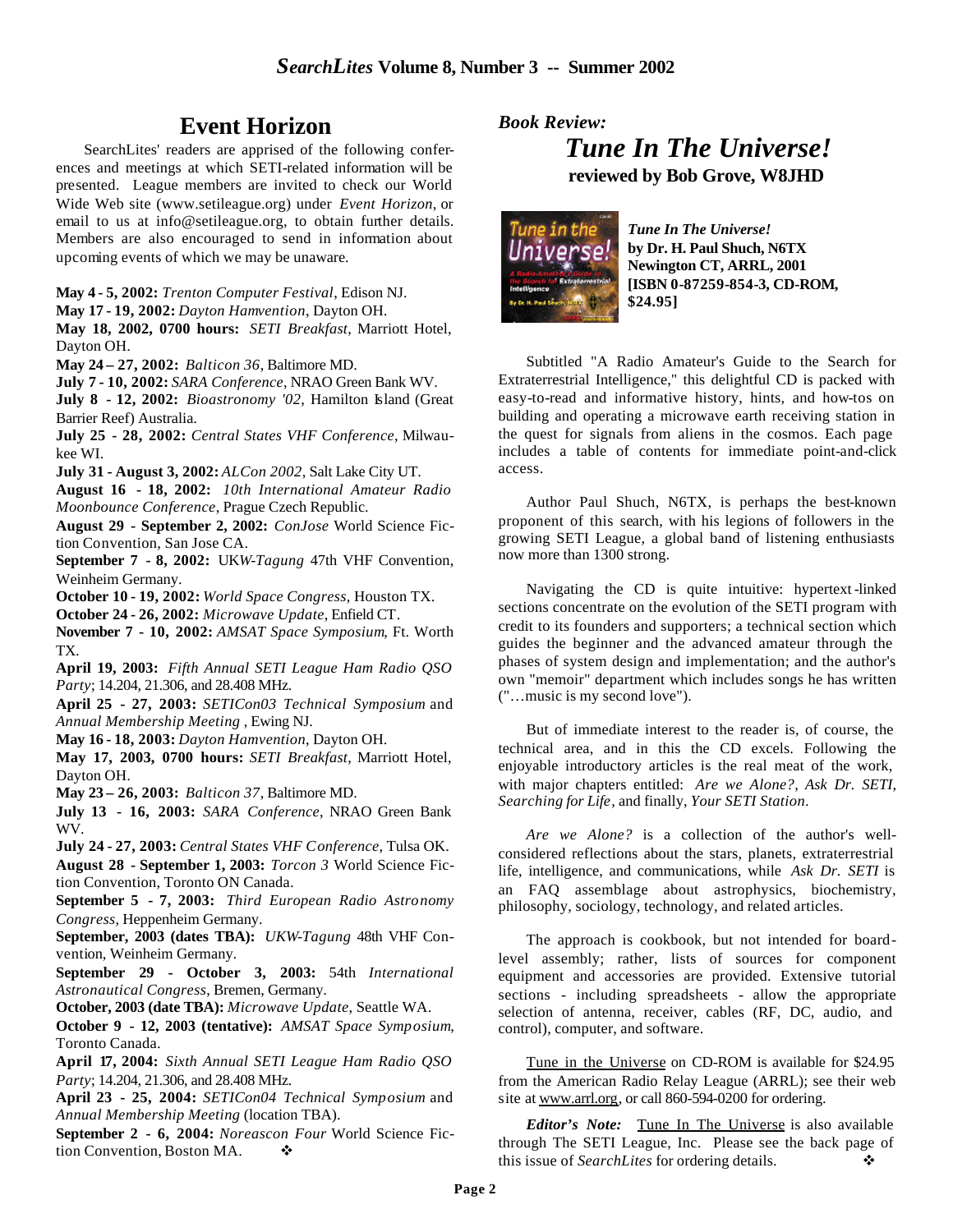# **My Seven Years Before the Mast by H. Paul Shuch, Ph.D.**

#### **Executive Director, The SETI League, Inc.**

Richard Factor is the kind of friend I always spoke to by telephone, usually about once a year, usually around the Holidays. Our annual chats fit something of a formula: How've you been? What are you doing? What do you want to be when you grow up? Any new toys? Any new wives? (This latter question directed toward me, as Richard has never made the same mistake once.)

Our mutual interests in ham radio and aviation held us together, though we first met when I was a grad student at Berkeley, and his electronics company was considering licensing my patent for BiDCAS, an airborne anti-collision radar system that never got off the ground. Orville Greene, Richard's patent attorney, terminated those negotiations, and because it was a logical business decision, it never intruded on our friendship.

Seven and a half years ago, during the week of Christmas, 1994, Richard and I had one of our formula phone calls. Only, this time, there was a new wrinkle. "Say," asked Richard after the usual pleasantries had been exchanged, "what do you know about SETI?"

We had never discussed it before, but here was a topic close to my heart, and just one more interest that Richard and I apparently held in common. I had been infected with the SETI virus back at Berkeley (if you check the historical record, you will find that nearly every major player in the field had some connection with the University of California over the years, either as a faculty member, student, or researcher). One of my thesis professors had been Jack Welch, who also taught (and, much later, married) Jill Tarter, the prominent SETI scientist. Kent Cullers was a ham radio buddy. I had met, dined with and studied under Barney Oliver, heard Frank Drake lecture, and corresponded with John Kraus, prominent SETIzens all. And I had read from cover to cover everything I could devour on the subject, including the *Cyclops* report and NASA's SP-419, *The Search for Extraterrestrial Intelligence*.

So, apparently, had Richard. We chatted about SETI history for over an hour, lamenting Congress having cancelled the NASA SETI program, expressing optimism about the job the SETI Institute was doing in privatizing the search, and sharing our excitement over the Project Phoenix observing run, just about to commence in Australia. Richard asked if I had ever considered it possible for radio amateurs to do credible SETI, and I told him about the five-meter dish I had built in my back yard in the late 'seventies, and how, with it, I had dabbled in just that.

As we talked animatedly about our common interest, I had no idea whatever that I was participating in a job interview. Eventually, Richard dropped the bombshell. "Orville and I have started a SETI nonprofit," he finally got around to stating. "How'd you like to run it?"

My heart raced, and my mind reeled. This seemed like the opportunity of a lifetime! But, I had other obligations. I was an engineering professor then. The new semester was just about to begin, and I was under contract to my college. I agreed to lend a hand in my spare time, until the semester ended in May, but Richard pressed me to commit to a longer

tenure. As it happens, I was about to become eligible for a one-year's sabbatical leave, and my college was supportive. So it is that in May of 1995, I became The SETI League's first and only fulltime employee.

By the end of my sabbatical, Richard and I had an organizational structure, and a handful of members, and the basic blueprint for Project Argus. But much work remained. He and Orville pressed me to stay on for another year. I asked the President of the college for an extension to my sabbatical. Predictably, he refused. Since The SETI League now had enough funding on hand to match my teaching salary, I then requested a one-year personal leave of absence, without pay. With the support and encouragement of my colleagues, that was granted.

Next thing I knew, I had blinked, and another year had passed. Now we had several hundred members, and a dozen stations on the air! It was beginning to look as though, just maybe, meaningful amateur SETI science was indeed possible. But I was at a critical crossroads. I was wanted back in the classroom. The college was not about to extend my leave. At 51, I was too young (and, with five sons still at home, too impoverished) to retire. And nobody in his right mind gives up a tenured Full Professorship (a cushy job for life, backed by the taxing authority of the State) to pursue fringe science on soft money. The party, it began to appear, was over.

Richard and Orville put their heads (and their purses) together, and came up with a tempting package. Although they could not offer me tenure, they guaranteed my teaching salary and fringe benefits for another five years. I agonized over the decision, and talked it over with my wife. Muriel understood my reluctance to burn the bridge back to academia; I had been teaching for three decades, and dreaded giving it up.

"But you're not really giving up teaching," she reassured me. "You're just getting a much larger classroom – and much better students. Besides, why are you asking me? You've already made up your mind."

Muriel was right, of course, on both counts. She always is. That was nearly five years ago. The SETI League's seed money lasted quite a while, but now we must seek further funding. Meanwhile, I'm still here. And, I expect, I will be, until they drag me away kicking and screaming. For I have finally decided just what it is I want to be when I grow up.  $\bullet\bullet$ 



#### **The SETI League's Third Annual Technical Symposium, Awards Banquet and Membership Meeting**

Mark your calendar now for the best SETICon ever, scheduled for the weekend of  $25 - 27$  April 2003. Help us celebrate the tenth anniversary of Congress canceling the NASA SETI program, by showcasing a decade of progress in privatized SETI. Further details may be found online, at www.setileague.org/seticon.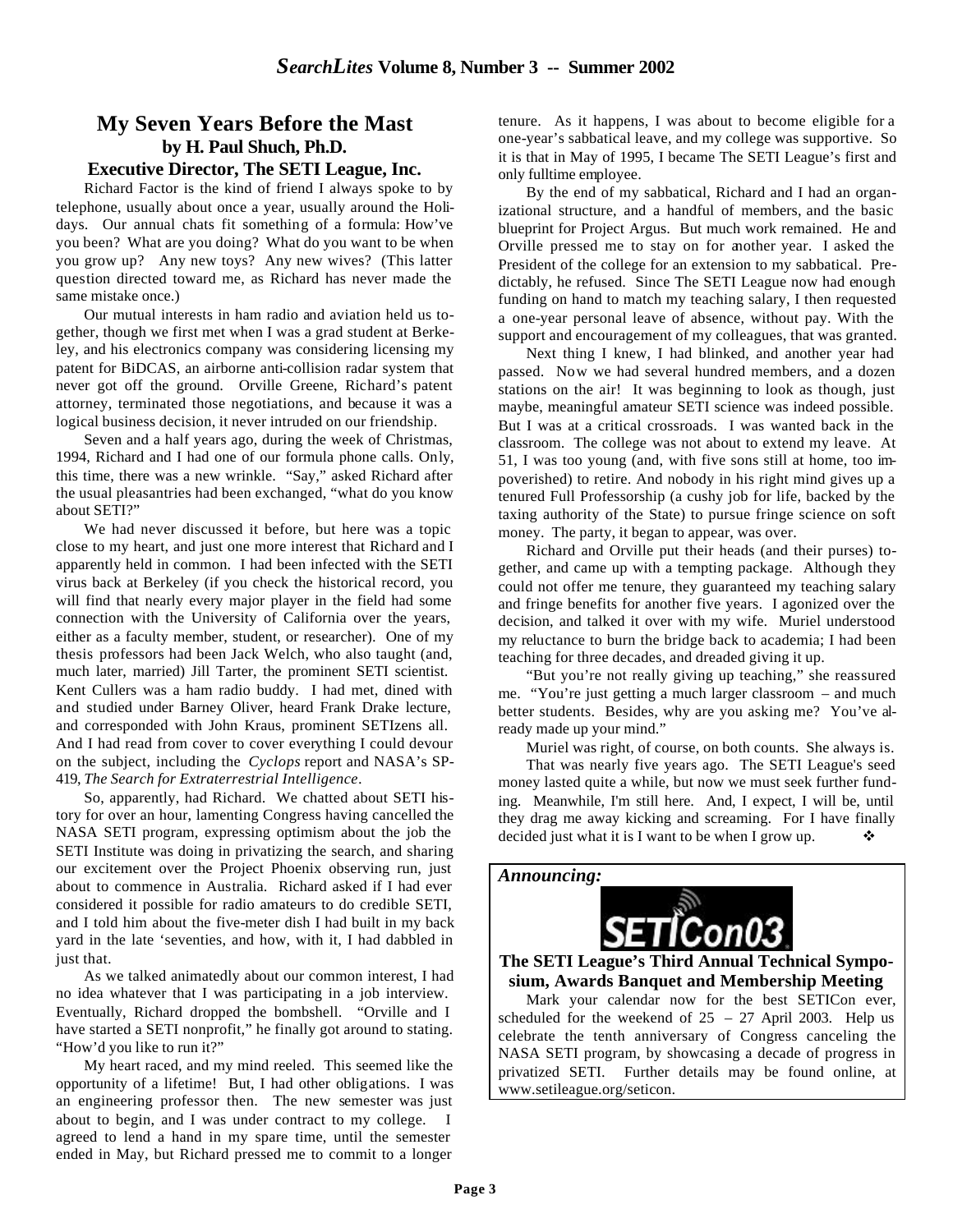## **All Alone? (Or Not?)**

#### **By Prof. Philip Morrison**

Our hunt for other worlds will find them – or exclude their existence – only after continued growth in our hunting skills, bigger telescopes, better precision spectrography, more exact study of wobbly images, and maybe new ideas. But it is worthwhile recounting the steps we could and did take to arrive here.

#### **How do we know there are other suns among the stars?**

The sun is our star, and the old understanding that life depends upon the sun has to be the bottom rung in the ladder of search.

We all see only one sun, the hot disc of every clear daytime. It was not until the seventeenth century that there was good reason to believe that the stars in the night sky are really suns, although they look so different. (The Buddhist scholars always thought so, for they used simple analogy with real talent.) But how can you reconcile the sun's hot and incomparable glare to the cool flicker of starlight?

Naked-eye observers held that bright stars were bigger across than the faint ones are. They do look that way. But from the first telescopic view we saw that all the magnified stars are still just bright points, if some show glary haloes to the eye. Even Kepler did not believe that the stars were suns, for by eye they were much too big. Galileo's telescope made sense of the facts. Take the sun, figure out how far to move it to make it look as faint as a bright star, and its size in the sky will dwindle to a luminous bright point. It is the optics of the eye that surround a bright point with the dazzling artifact of those glaring rays.

Let me speak of my friend Carl Sagan, outstanding public figure among all astronomers, who died in December 1996 at the untimely age of 62. It was he who arranged – and it took some doing – that the distant camera of a Voyager space probe would point back toward the sun from beyond Neptune to take a picture of Earth. Out there you do not get a blue disc with a smear of details; you see only the color, a pale blue glowing dot. The whole Earth is seen as a planet among planets, just as a sun from afar is only a star among stars. Distance alone makes planet and sun dwindle.

The more we knew of stars the more we understood that the sun is only a star along the "main sequence" of stars, a common long-lasting type labeled G2 V. Indeed the Galaxy has a couple of hundred million stars of that very class!

#### **OK, plenty of suns, but are there any other planetary systems?**

When I was a graduate student, it was fashionable to believe that our solar system might be unique in the Galaxy. I believed that then, too, because the picture of planet formation was one of near-colliding stars. The theory was that one star orbited fast and close past the sun to escape to space, but it pulled out a lot of gas from its collision partner. That gas over a long time condensed into the planets, comets, etc. But you could calculate that such a star collision was very rare, maybe very few over all the age of all the stars. So we were likely to be alone.

I vividly recall reading the paper of 1939 by Lyman Spitzer that disproved the conclusion. He showed that a star collision could not make planets; solar gas was so hot that it would dissipate long before it would condense. Planets had to be made some other way; maybe they were as plentiful as suns!

#### **How do planets begin?**

The root idea is as old as Washington, DC. A star and its planets—if any—are made at one time by the slow gravitational collapse of a dilute extended cloud of interstellar gas, a nebula. This proposal is called the nebular theory (Pierre de Laplace). It was only some fifteen or twenty years ago that we saw by infrared light the first such "nebular disc" of gas and dust around a young star. (Even bright Vega has one.) That was the first confirmation beyond the many plausible fits of the nebular theory to the single solar system we know, the one and only family of the sun. There are plenty of nebular discs, even if no sure planets are yet seen in the discs. Planets take time to form, maybe 1 or 2 hundred million years; perhaps some will form around Vega too.

#### **Are there signs of life far beyond earth?**

Only hints, but plenty of those! Gas clouds in space often show specific radio emission lines that mean the presence of molecules that would be at home here in the bio lab, like formaldehyde or ether, not to mention much more abundant ones like molecular hydrogen, carbon monoxide and carbon dioxide. This proves that carbon compounds (and others) thought basic to life can form under the natural processes of deep space. But there is no life in those very dilute, expanded gas clouds. They span light years and are as dilute as the very best lab vacuum. Their formation is very slow, and nothing like a cell could grow, only widely spaced molecules. There is a huge gap between gas molecules or dust grains and life, even though the molecules are essentially those of life. A test tube full of blackish stuff is not life; see your neighborhood snowbank.

The chemistry in and near the stars is the same as it is here. But life is very special, very dense, very complex, very full of change. Molecules are implied by life, but atoms and molecules do not of themselves imply life. They are necessary but not sufficient, as the logician would say. Life is far more than its components.

Sun-like stars do not imply life, nor do atoms, nor planets, nor molecules—not even those molecules essential for the life we know, like water, carbon dioxide, and nitrogen compounds. They are only the precursors of life; they might abound, and life would still be absent.

#### **What would disclose life for sure?**

To find life for sure, we need a signal from living things. Jump to the top of the time scale, and seek radio signals made "artificially" by creatures as accomplished as we are, or more. Long ago my partner Giuseppe Cocconi and I put forward the notion that we might look for special narrow-band radio emission from the stars. If we found anything like the signals we ourselves could make, we would probably have found life. Complex details of the signal might make the case irrefutable. So we have been trying this route—a jump to the very recent features of life, its technical skills—for some 35 years, though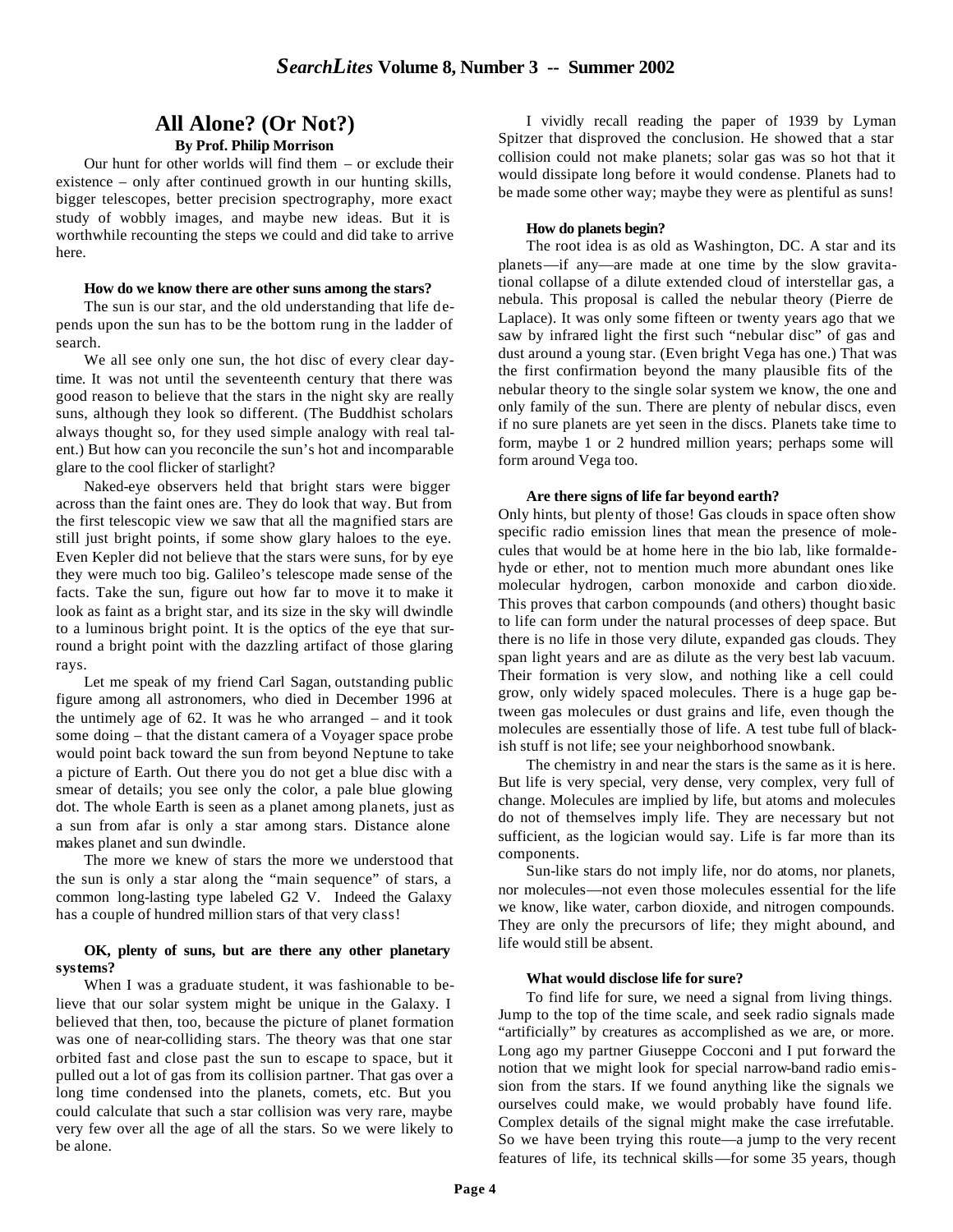never systematically. We are now beginning a systematic radio search of the Galaxy that will take many decades.

If this gamble should win, it pays off with disclosing our counterparts. That is unlike finding organic molecules, or even microorganisms. They are complex, but they are not what we are, they are more our ancestors than our partners. The radio search, dubbed SETI, seeks a grander answer, and is correspondingly less likely to succeed, but it is the cheapest search.

#### **What is the present state of the "hunt for aliens"?**

Planets of normal stars went unknown or only hinted at until the fall of 1995. Out of a few hundred stars examined with the best new Doppler techniques or by direct orbit-wobble viewing, we now have evidence that eight normal stars have planetary mass companions. That astonishing new sample suggests that between ten and a hundred million solar systems are to be found in the Galaxy around sun-like stars.

If that sample poll holds up, we will come to believe what Carl Sagan conjectured in his television series Cosmos in 1980. He foresaw an Encyclopedia Galactica listing of all the planetary systems and their details in a huge many-volumed data base.

Our one and only solar system does have many counterparts, but we do not yet know how varied they may be. Do they all have big Jupiters—the only class of planet we can now find? Do they have earths too? Or moons like Europa that might hold life under ice crusts? We do not know, and we will be decades finding out.

Long shots might pay off sooner, if we try from the Earth by staring with computer at millions of stars to see dark planets causing a rare drop in the starlight, or maybe millimeter radio waves that show cool planets. Otherwise we will need big space-borne instruments to see planet atmospheres.

#### **What about the chances of life similar to our own in its awareness of the world around?**

Our true counterparts are akin in awareness of the universe, no matter how the creatures may or may not differ in looks or limb count or size or speech. What they are like is still mostly imaginative fiction. We simply do not know enough to say. Some day we will. We need both to hunt and to think. For me the most striking lesson of the NOVA television program Hunt for Alien Worlds was the wide recognition that merely wishing it true doesn't get at truth.

There is a big difference between an earth wobble and the wobble of a star out there, even if they look the same at first. Science requires that we find what is the case, not just what we expect, hope for, or even seek devotedly and long. That is its purest charm, and its most profound risk. There is a sharp but subtle distinction between tested fact and fiction, a distinction by no means obvious, simple, or even final.

Let the search go on. Hope for new means, new ideas, new people, but with the old resolution not to fool ourselves. We can progress, but we cannot in advance be certain of progress. We can try.

This is a golden age for sky viewers, one not matched since the time of Galileo, who around 1610 was professor at Padua near Venice. He first showed stars unseen by any eye, and showed that the moon was a rocky and mountainous place. Maybe, maybe some day -- with lots of luck, by 2100! -- we will find life, even fellow astronomers, well beyond earth. I envy those who witness it!

*Dr. Philip Morrison, Institute Professor and Professor of Physics at the Massachusetts Institute of Technology, is a distinguished theoretical astrophysicist and a pioneer in the search for extraterrestrial intelligence through radio communication. This essay is reproduced from the NOVA website, with the kind permission of Prof. Morrison and WGBH Boston.*  $\cdot$ 

#### *Editorial:*

#### **QST Award Bodes Well for SETI by Dr. H. Paul Shuch, Executive Director**

I learned a few months ago that my article *2001: A Moonbounce Odyssey*, which appeared in the November issue of QST magazine, has been awarded that journal's Cover Plaque award as the most popular article of the month. The Cover Plaque award is voted by members of the American Radio Relay League, as a way of honoring the best article in each issue of QST, the ARRL's monthly journal. Although I am gratified by the favorable response to my article, this honor says far more about public acceptance of SETI than it does about my literary talents.

Up until the formation of The SETI League in 1994, SETI was generally believed to be too costly, too complex, and too challenging for amateurs. In the past seven years, we have showed the world that this is no longer the case. In fact, most amateur SETIzens contend, the search is just too important to be left to the professionals!

But acceptance of our mission by the world's radio amateurs has been slow in coming. My 1995 QST article, "SETI Made Simple," was met with healthy skepticism. Just a year ago, we saw a letter in QST titled "SETI is not Amateur Radio." (We SETI league members are indebted to Richard W. Wilson, W5ETI, for his eloquent editorial rebuttal, "SETI *Is* Amateur Radio.") And, to this day, I receive letters from radio amateurs and professional astronomers alike, belittling our "toy" telescopes and calling our search a "waste of time and money."

For most of us in The SETI League, our SETI activities are a hobby. Isn't "waste of time and money" the very definition of a hobby? I am proud to call myself an amateur, because the root of the word is the Latin for *love*. Does the fact we do something for love, rather than for financial gain, mean we do it any less professionally than the professionals? I think not.

And, apparently, other amateurs agree with me. In November 2001, the readers of QST (amateurs all) voted a SETI article the best of the month. Now, even if all 1300 SETI League members worldwide were ARRL members (they certainly are not), and even if they all voted for my article in the Cover Plaque comp etition (they certainly did not), there would not have been enough votes to confer the present honor upon us. Thus, I conclude that a sizeable number of radio amateurs, most of whom are not SETI League members, consider our efforts credible, laudable, and worthwhile. That is the message which this honor conveys, and one of which all SETI League members can be justifiably proud.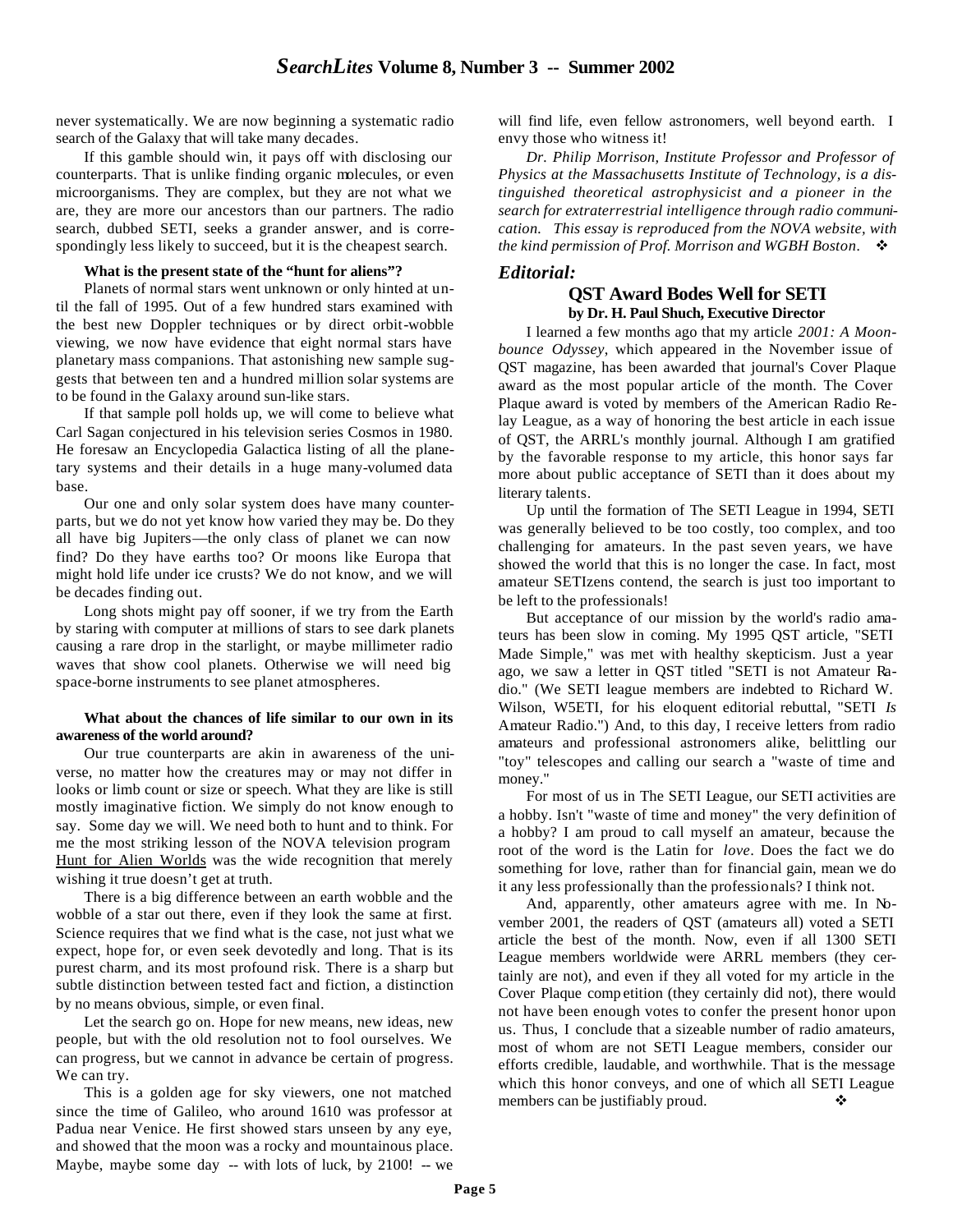# Moonbounce Beacon Returned to Service, Stronger than Ever

**Kinnelon, NJ.., March 2002** - Seven months after being shut down for upgrading, and just in time for its next tests in conjunction with the Arecibo (Puerto Rico) Radio Observatory, The SETI League's "moonbounce" beacon for radio astronomy and SETI has been returned to service, at more than ten times its initial power.

The SETI League Moonbounce Beacon reflects microwave signals off the surface of the Moon. The resulting radio echoes may be received by amateur radio operators (radio "hams") on Earth, and are used for testing Earth-based radio telescopes. Operating under the callsign W2ETI at an allocated amateur radio frequency of 1296.000 MHz, the EME (for Earth-Moon-Earth) beacon enables amateur and professional radio astronomers alike to calibrate their receiving systems by providing a stable reference signal emanating constantly from a known point in the sky.

First activated in March 2001, this unique research facility, built by radio amateurs and funded in part by a NASA grant administered by the American Astronomical Society, was used by astronomers at the Arecibo Observatory in Puerto Rico to help calibrate their equipment. It operated for four and a half months at a modest 15-watt transmit level, before being temp orarily shut down in late July for the addition of a 200-watt amplifier assembly. The facility has remained intermittently operational at the lower power level during the upgrade. The next Arecibo tests have been scheduled for March 21 - 24, 2002. In its initial low-power configuration, the calibration beacon's weak echoes, reflected off the lunar surface and returned to Earth after a half-million mile journey, were detected by the 1000-foot diameter Arecibo radio telescope, by the 250-foot Sir Bernard Lovell telescope at Jodrell Bank in England, and by a homebuilt 30-foot dish built by Piedmont OK radio amateur Jay Liebmann, K5JL. At its current 200-watt level, the beacon should be accessible to the more modest amateur radio telescopes being built and operated by hundreds of SETI League members in 62 countries around the world. Full technical details are available online, at www.setileague.org/eme.  $\bullet$ 

### **SETI League Awards Highest Honors**

**Trenton, NJ.., 27 April 2002** -- An Italian space scientist and an American patent attorney were tonight awarded The SETI League's two highest honors, at the grassroots science group's annual Awards Banquet on The College of New Jersey campus.

The 2002 Giordano Bruno Memorial Award, presented annually to a person or persons making significant technical contributions to the art, science, or practice of amateur SETI, was presented to Claudio Maccone of the Centre for Astrodynamics in Turin, in recognition of his technical leadership within the International Academy of Astronautics, and specifically for his efforts to establish a radio observatory on the far side of the Moon. Dr. Maccone is, significantly, the first Italian to win the Bruno award, which was established in 1995, and is dedicated to the memory of Giordano Bruno, the Italian

monk burned at the stake in 1600 for postulating the multiplicity of inhabited worlds.

The first Orville N. Greene Service Award went to Stephen D. Carver, Esq., a patent attorney from Little Rock AR who serves as The SETI League's volunteer patent and trademark counsel, for his diligence in protecting The SETI League's intellectual property interests. This award was established at last year's SETI League annual meeting, in the memory of The SETI League's co-founder, himself a patent attorney. It is presented annually to a person or persons making unusual volunteer contributions, or providing extraordinary service, to The SETI League, Inc.

SETI League members are invited to nominate worthy candidates for next year's Bruno and Greene awards, using the forms available on our website, at www.setileague.org/awards.

v

### **Thanks to our SETICon02 Prize Donors**

The SETI League, Inc. is indebted to the following individuals and organizations, for their generous donations to the SETI-Con02 Prize Table. Once again, nobody went home emptyhanded from our Annual Awards Banquet. We urge SETI League members to favor our commercial prize donors with their business.

- WinRADiO 1550e Receiver (Grand Prize): Milan Hudecek, Rosetta Labs (Australia)
- Dual-band Feedhorn,  $1.4 + 1.6$  GHz (First Prize): Jeffrey Lichtman, Radio Astronomy Supplies
- Helical Feed, 1.4 GHz (Second Prize): Dave Clingerman, W6OAL, Olde Antenna Labs
- 1420 MHz Weak Signal Source kit: Down East Microwave Inc.
- NOVA software: Mike Owen, W9IP, Northern Lights Software
- SETIFox software:
	- Daniel B. Fox, KF9ET
- SETIStar Deluxe software suite: Neil Boucher, MathStar (Australia)
- Ham University software: Michael Crick
- Low Noise Amplifiers and Field Effect Transistors: Al Ward, W5LUA, Agilent Technology
- Various SETI and microwave books, donated by: American Radio Relay League, Athena Andreadis, Adrian Berry, David Darling, Steven J. Dick, Foundation for the Future, Al Harrison, Cliff Pickover, SETI Institute, The SETI League, Inc., H. Paul Shuch, Wooden Books, Walker & Co.
- One-year memberships: Team SETI, Radio Amateur Satellite Corporation
- Team SETI t-shirts: SETI Institute
- SETI League pens: The SETI League, Inc. ❖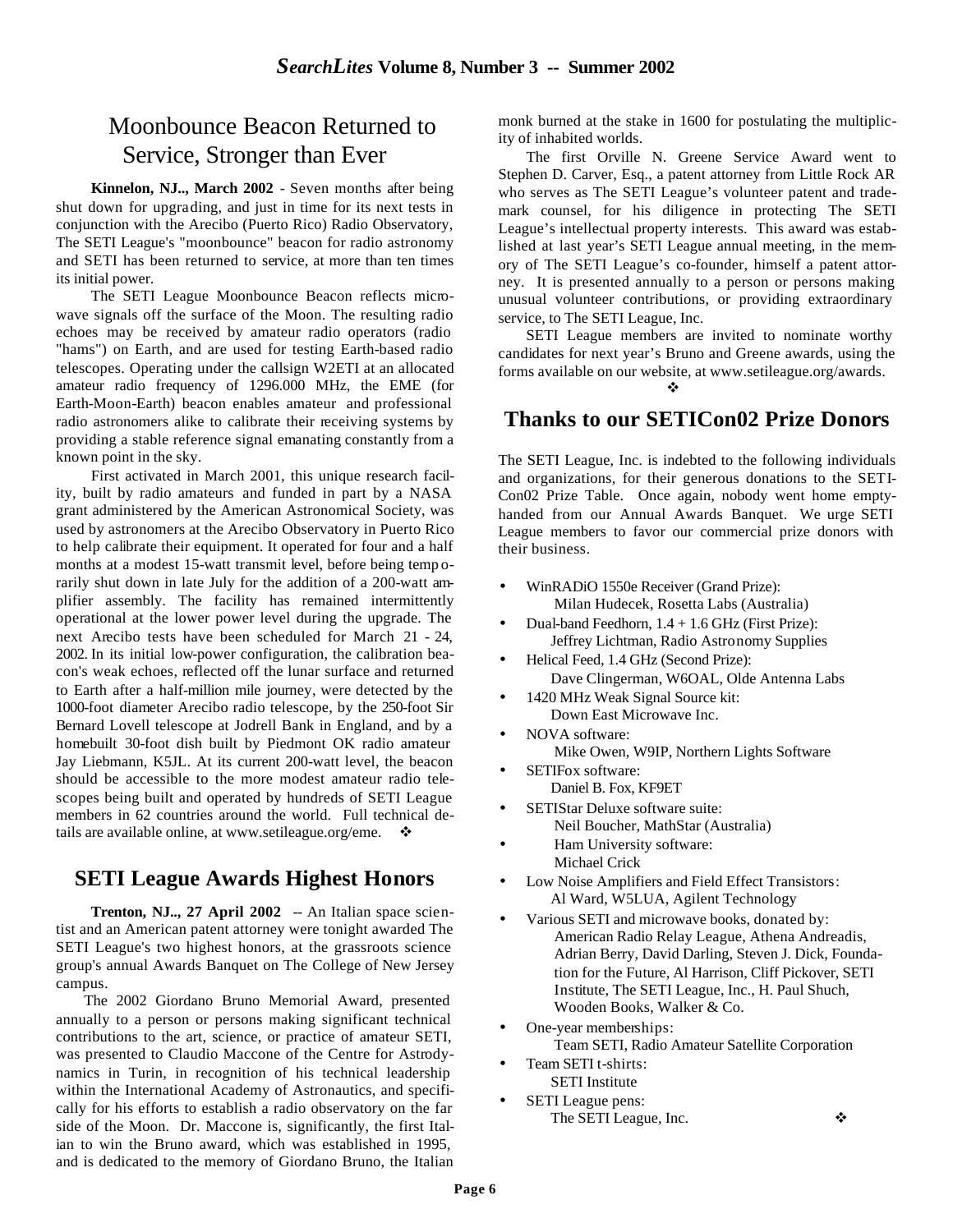### **Searching for Ourselves by James F. Brown, W6KYP**

After looking at the software and hardware requirements for my Project Argus station, and mulling over such technical questions as integration time constant and Doppler shift correction, I have come to the following epiphany:

I must look for the most obvious signal – and that is the signal that I would choose to send myself, if I had the money to do so.

What that means (and it seems obvious once put on paper) is that *I must look for myself*. This is necessary to make the signal recognizable to us when finally detected.

Any ETI that I might hope to detect must be more like than unlike me, in most basic ways. Not to put too fine a point on it, but, for example, I think this ET would think in the same time frame as we do. Not at the speed of a glacier or at the speed of a bullet, but somewhere near our 'thinking speed'. ET's physical makeup would have to be about the same as ours. Not as small as a bacterium or as large as one of the rolling hills I can see from my window, but somewhere in-between. This would give him the same type of control over his environment, and the same capability as I have to construct the needed transmitter, which could produce a signal which I can recognize. Not all ETI need be like me; only those whom I have a realistic chance of detecting.

ETI's transmitter must be an RF signal generator. Some other, more exotic form of communication may well be in use, but since I can't construct a receiver to detect exotica, it's not worth considering. This leaves optical SETI open - but not for me. I know nothing about the optics required on that scale. As a microwaver, I'll stick to the area where I have a shot at SETI success.

The signal must be a deliberate beacon. That's the only type I, and most other Argus stations, would have a ghost of a chance of hearing. Leakage detection seems less likely, if only because of the transmit power requirements needed to show up on my system. Detecting planetary radar also seems unlikely, because it seems that it would only be sent for short periods. Once a radar echo was recovered, the transmitter would most likely be turned off or pointed somewhere else. The modulation scheme needed for an effective planetary radar might also make it difficult to recognize on this end.

I would set my beacon up in the waterhole to maximize its chances of discovery. I would want to be heard, and that is the most obvious place to start. The hydrogen line is at 1420 MHz and the hydroxyl line at 1662 MHz. I would transmit at exactly halfway between the two, at 1541 MHz. (One could also make a case for the geometric mean of the hydrogen and hydroxyl lines, which is 1536 MHz. But we're splitting hairs here.) I would expect ETI to similarly transmit somewhere near the middle of the waterhole, if he wants me to detect him.

Unfortunately, my Project Argus system (receiver and filter) can't tune this frequency, but if I were to make changes to my system, that is where I would choose to monitor.

An ideal interstellar beacon should be narrow band to concentrate the transmit power, and to make it distinguis hable from natural sources. It must be directed at our star. This is necessary to conserve power, and to make possible reception

over huge distances. So a directed beacon is what I am looking for. I can see ETI pointing such a beacon at each candidate star, one at a time, sending the beacon for some length of time, and then moving to the next star.

The above targeted beacon strategy implies that Earth rotation Doppler compensation is a minimum requirement of our Project Argus receiving stations, if only to exclude local signals. Correcting for the Doppler shift due to our travel around the Sun is also a requirement. I have the Earth rotation Doppler chirp running now - the other compensation is an unknown quantity to me at this point, but something which Project Argus participants should be working on.

My hypothetical interstellar beacon would be locked onto each star for about a year at a time. We may have missed ETI's signal already, and may have to wait another 300 million years for it to show up again. Or, it may be starting tomorrow. Since we just don't know, we may as well assume that it starts tomorrow.

If I were sending a beacon, its transmitter frequency would be Doppler-adjusted to the Galactic center of rest. Since the purpose of a beacon is to be seen against a background of other signals, this would make it clear to anyone receiving it that it was an intentional signal. Again, I have no idea how to design this correction into my receiver chirp. If it's small (less than about 0.01 Hz/sec), no matter where I point my antenna I can't use it anyway, because my 10Hz/Bin resolution and planned 30-minute integration time constant make such small Doppler rates moot. If the compensation for the Galactic center of rest is a sizeable fraction of a Hz per second, I'd better figure out how to implement it!

My beacon would be a CW signal on/off modulated in a regular way. I might send Morse code in a repetitive pattern, and I would send it at a speed slow enough to allow integration of each character, but not so slow as to allow the signal to drift across many bins during a given key-down period.

If I concentrate on looking for myself, I may well miss signals sent by those not like me. But I know that creatures who think like me exist (if only by Earth's own example.) Designing our search around those *not* like us involves pure speculation, and may reduce our chances for SETI success.  $\bullet$ 

#### **2001 SETI League Financial Report**

The following table represents the current unaudited financial statement of The SETI League, Inc., as reflected in its most recent Exempt Organization (IRS Form 990) filing, and presented to The SETI League Annual Meeting on 28 April 2002.

| 990                   |                                       | 2001              |  |  |  |
|-----------------------|---------------------------------------|-------------------|--|--|--|
| Line                  | <b>REVENUES:</b>                      | $(\text{prelim})$ |  |  |  |
| 1d                    | Dues, Grants & Contributions          | 180,412           |  |  |  |
| 4                     | Interest & Investments                | 6,821             |  |  |  |
|                       | 12 Total Revenues                     | 187,233           |  |  |  |
| EXPENSES:             |                                       |                   |  |  |  |
| 13                    | Educ. and Scientific Programs 195,888 |                   |  |  |  |
| 14                    | Management & General                  | 31,924            |  |  |  |
| 17                    | Total Expenses                        | 227,812           |  |  |  |
| 18                    | Excess (Deficit) for year             | (40, 579)         |  |  |  |
| <b>BALANCE SHEET:</b> |                                       |                   |  |  |  |
| 19                    | Beginning Net Assets                  | 128,003           |  |  |  |
| 21                    | Ending Net Assets                     | 87,424            |  |  |  |